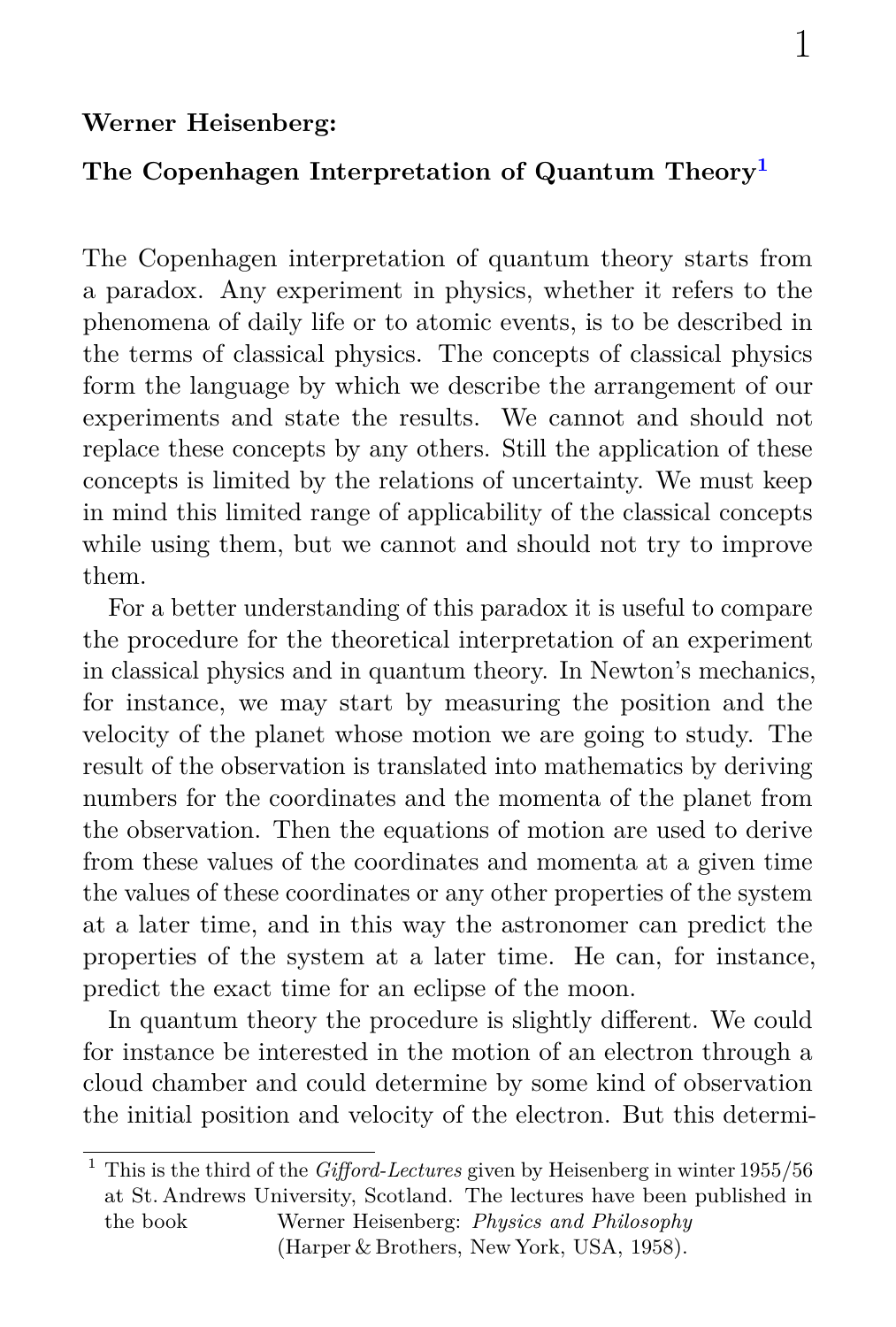nation will not be accurate; it will at least contain the inaccuracies following from the uncertainty relations and will probably contain still larger errors due to the difficulty of the experiment. It is the first of these inaccuracies which allows us to translate the result of the observation into the mathematical scheme of quantum theory. A probability function is written down which represents the experimental situation at the time of the measurement, including even the possible errors of the measurement.

This probability function represents a mixture of two things, partly a fact and partly our knowledge of a fact. It represents a fact in so far as it assigns at the initial time the probability unity (i. e. complete certainty) to the initial situation: the electron moving with the observed velocity at the observed position; "observed" means observed within the accuracy of the experiment. It represents our knowledge in so far as another observer could perhaps know the position of the electron more accurately. The error in the experiment does — at least to some extent — not represent a property of the electron but a deficiency in our knowledge of the electron. Also this deficiency of knowledge is expressed in the probability function.

In classical physics one should in a careful investigation also consider the error of the observation. As a result one would get a probability distribution for the initial values of the coordinates and velocities and therefore something very similar to the probability function in quantum mechanics. Only the necessary uncertainty due to the uncertainty relations is lacking in classical physics.

When the probability function in quantum theory has been determined at the initial time from the observation, one can from the laws of quantum theory calculate the probability function at any later time and can thereby determine the probability for a measurement giving a specified value of the measured quantity. We can, for instance, predict the probability for finding the electron at a later time at a given point in the cloud chamber. It should be emphasized, however, that the probability function does not in itself represent a course of events in the course of time. It represents a tendency for events and our knowledge of events. The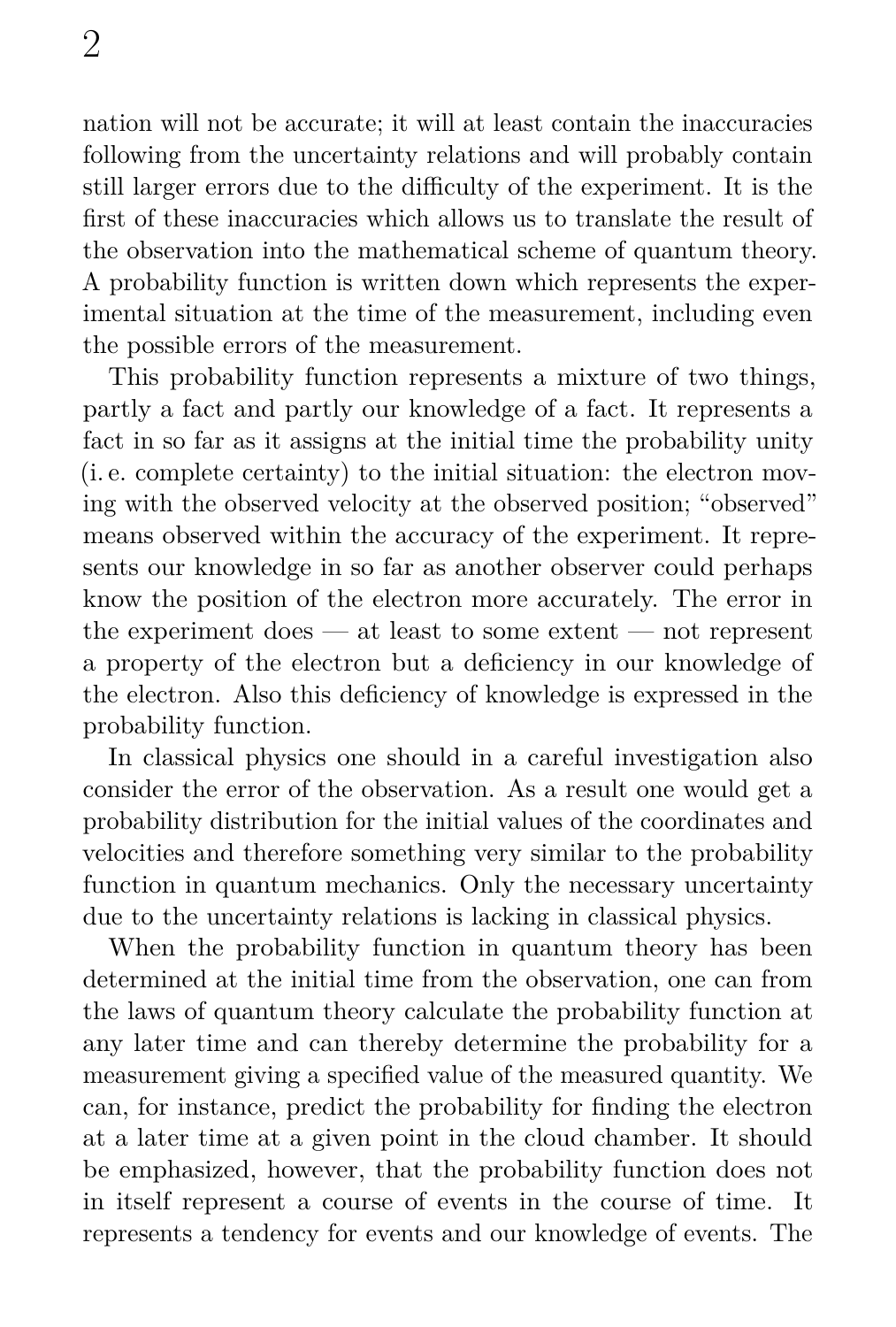probability function can be connected with reality only if one essential condition is fulfilled: if a new measurement is made to determine a certain property of the system. Only then does the probability function allow us to calculate the probable result of the new measurement. The result of the measurement again will be stated in terms of classical physics.

Therefore, the theoretical interpretation of an experiment requires three distinct steps: (1) the translation of the initial experimental situation into a probability function; (2) the following up of this function in the course of time; (3) the statement of a new measurement to be made of the system, the result of which can then be calculated from the probability function. For the first step the fulfillment of the uncertainty relations is a necessary condition. The second step cannot be described in terms of the classical concepts; there is no description of what happens to the system between the initial observation and the next measurement. It is only in the third step that we change over again from the "possible" to the "actual".

Let us illustrate these three steps in a simple ideal experiment. It has been said that the atom consists of a nucleus and electrons moving around the nucleus; it has also been stated that the concept of an electronic orbit is doubtful. One could argue that it should at least in principle be possible to observe the electron in its orbit. One should simply look at the atom through a microscope of a very high resolving power, then one would see the electron moving in its orbit. Such a high resolving power could to surely not be obtained by a microscope using ordinary light, since the inaccuracy of the measurement of the position can never be smaller than the wavelength of the light. But a microscope using gamma-rays with a wavelength smaller than the size of the atom would do. Such a microscope has not yet been constructed but that should not prevent us from discussing the ideal experiment.

Is the first step, the translation of the result of the observation into a probability function, possible? It is possible only if the uncertainty relation is fulfilled after the observation. The position of the electron will be known with an accuracy given by the wavelength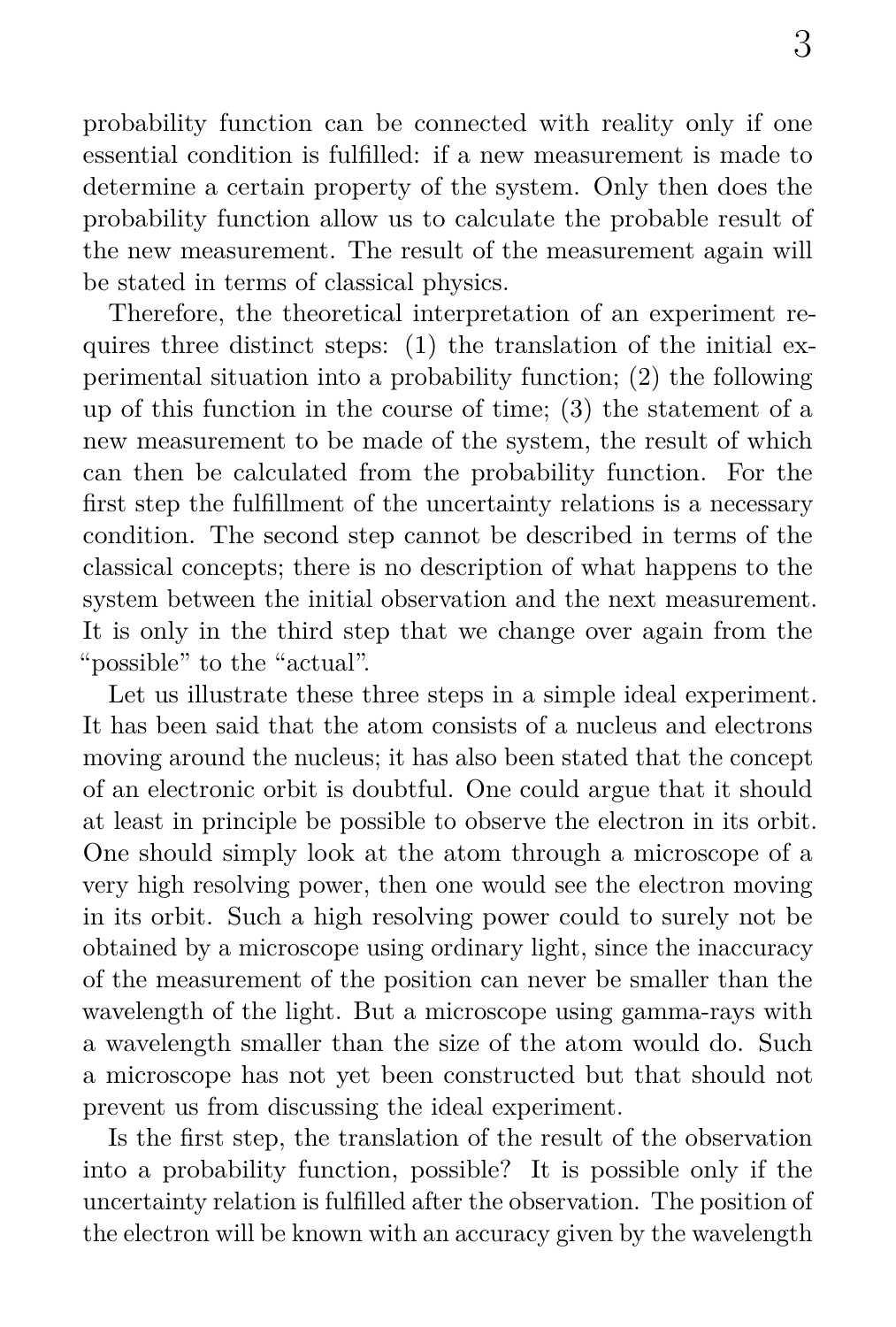of the gamma-ray. The electron may have been practically at rest before the observation. But in the act of observation at least one light quantum of the gamma-ray must have passed the microscope and must first have been deflected by the electron. Therefore, the electron has been pushed by the light quantum, it has changed its momentum and its velocity, and one can show that the uncertainty of this change is just big enough to guarantee the validity of the uncertainty relations. Therefore, there is no difficulty with the first step.

At the same time one can easily see that there is no way of observing the orbit of the electron around the nucleus. The second step shows a wave packet moving not around the nucleus but away from the atom, because the first light quantum will have knocked the electron out from the atom. The momentum of a light quantum of the gamma-ray is much bigger than the original momentum of the electron, if the wavelength of the gamma-ray is much smaller than the size of the atom. Therefore, the first light quantum is sufficient to knock the electron out of the atom, and one can never observe more than one point in the orbit of the electron; therefore, there is no orbit in the ordinary sense. The next observation — the third step — will show the electron on its path from the atom. Quite generally there is no way of describing what happens between two consecutive observations. It is of course tempting to say that the electron must have been somewhere between the two observations and that therefore the electron must have described some kind of path or orbit even if it may be impossible to know which path. This would be a reasonable argument in classical physics. But in quantum theory it would be a misuse of language which, as we will see later, cannot be justified. We can leave it open for the moment, whether this warning is a statement about the way in which we should talk about atomic events or a statement about the events themselves, whether it refers to epistemology or to ontology. In any case we have to be very cautious about the wording of any statement concerning the behavior of atomic particles.

Actually we need not to speak of particles at all. For many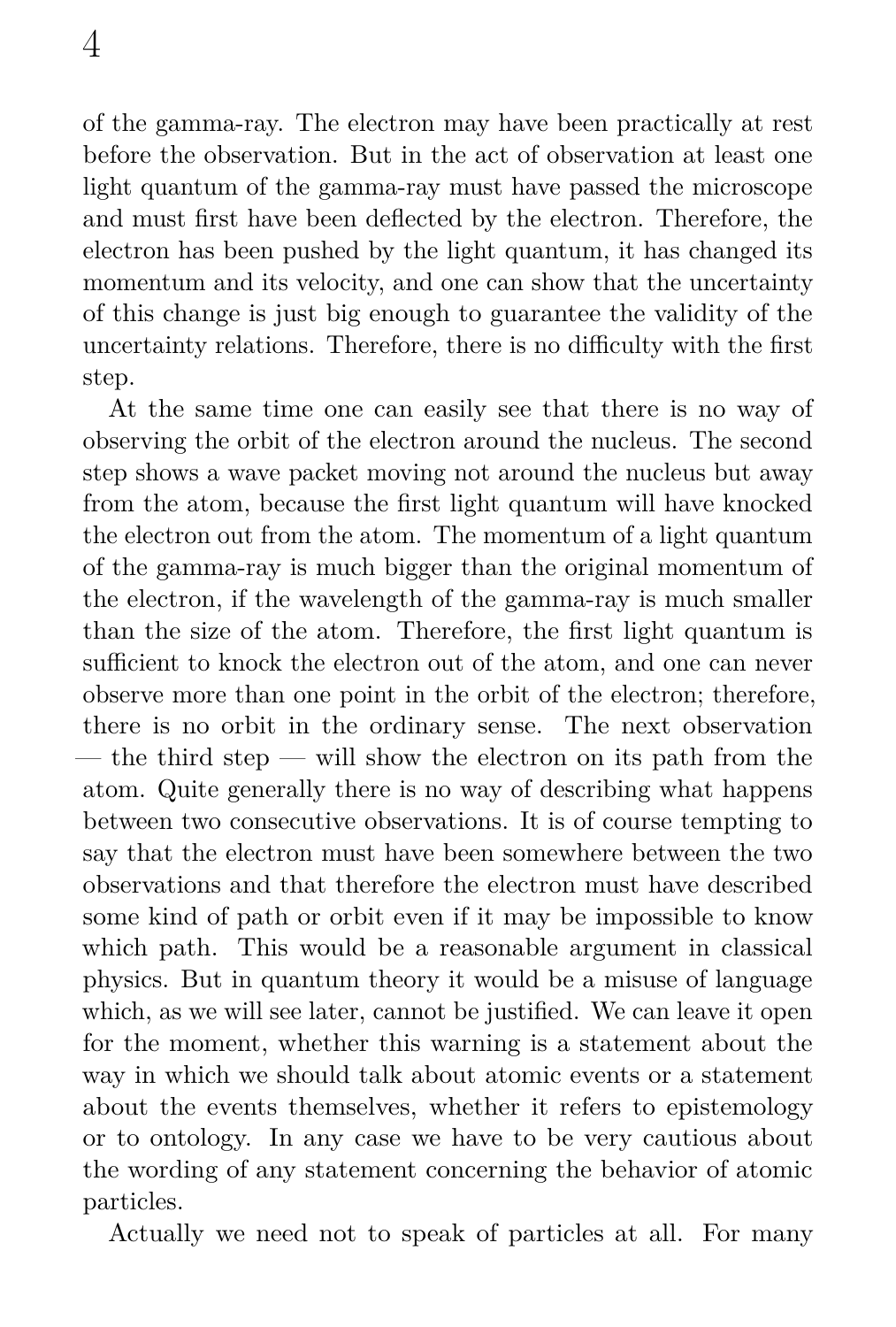experiments it is more convenient to speak of matter waves; for instance, of stationary matter waves around the atomic nucleus. Such a description would directly contradict the other description if one does not pay attention to the limitations given by the uncertainty relations. Through these limitations the contradiction is avoided. The use of "matter waves" is convenient, for example, when dealing with the radiation emitted by the atom. By means of its frequencies and intensities the radiation gives information about the oscillating charge distribution in the atom, and there the wave picture comes much nearer to the truth than the particle picture. Therefore, Bohr advocated the use of both pictures, which he called "complementary" to each other. The two pictures are of course mutually exclusive because a certain thing cannot at the same time be a particle (i. e. substance confined to a very small volume) and a wave (i. e. a field spread out over a large space), but the two complement each other. By playing with both pictures, by going from the one picture to the other and back again, we finally get the right impression of the strange kind of reality behind our atomic experiments. Bohr uses the concept of "complementarity" at several places in the interpretation of quantum theory. The knowledge of the position of a particle is complementary to the knowledge of its velocity or momentum. If we know the one with high accuracy we cannot know the other with high accuracy; still we must know both for determining the behavior of the system. The space-time description of the atomic events is complementary to their deterministic description. The probability function obeys an equation of motion as the coordinates did in Newtonian mechanics; its change in the course of time is completely determined by the quantum mechanical equation, but it does not allow a description in space and time. The observation, on the other hand, enforces the description in space and time but breaks the determined continuity of the probability function by changing our knowledge of the system.

Generally the dualism between two different descriptions of the same reality is no longer a difficulty since we know from the mathematical formulation of the theory that contradictions cannot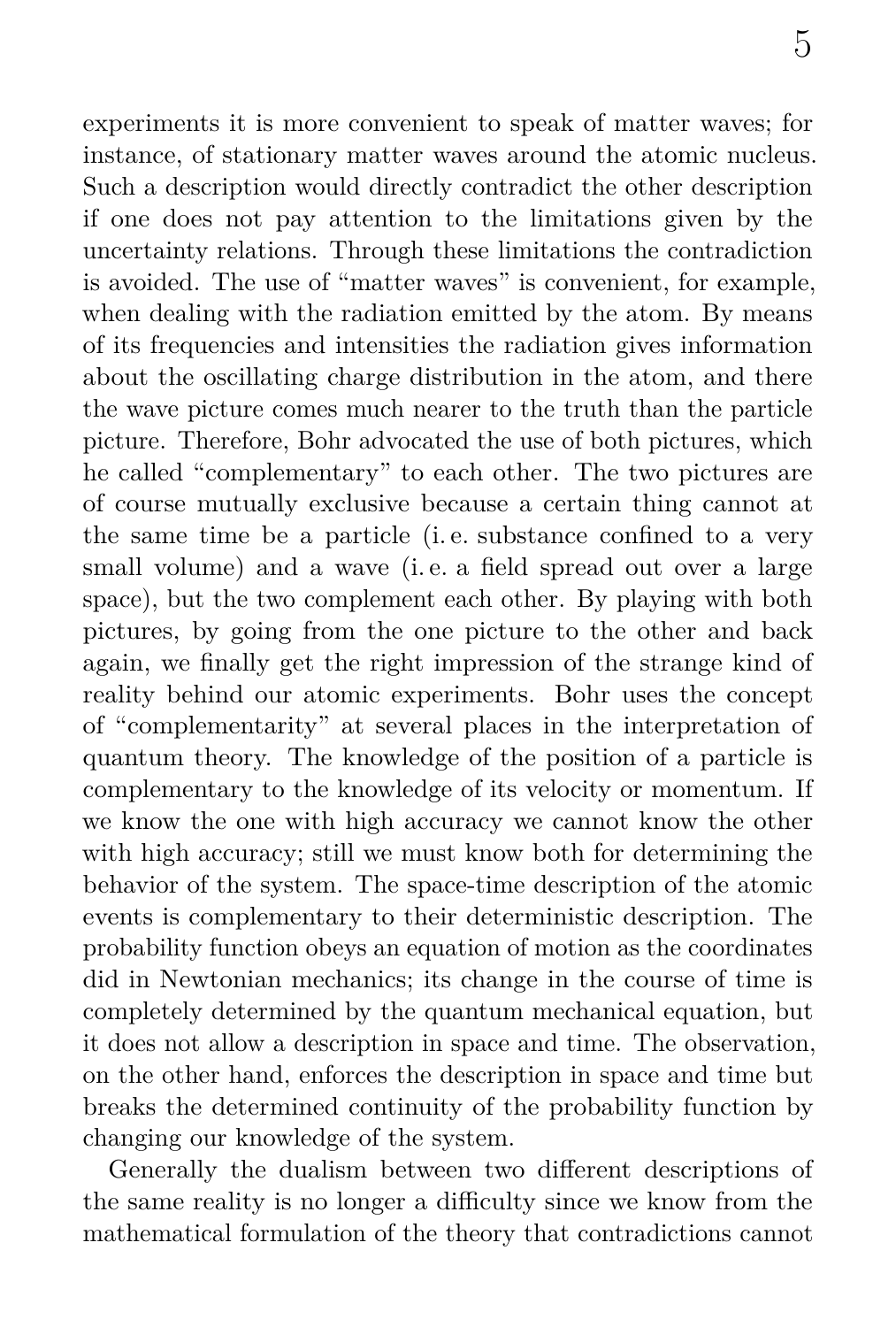arise. The dualism between the two complementary pictures waves and particles  $\frac{1}{\sqrt{2}}$  is also clearly brought out in the flexibility of the mathematical scheme. The formalism is normally written to resemble Newtonian mechanics, with equations of motion for the coordinates and the momenta of the particles. But by a simple transformation it can be rewritten to resemble a wave equation for an ordinary three-dimensional matter wave. Therefore, this possibility of playing with different complementary pictures has its analogy in the different transformations of the mathematical scheme; it does not lead to any difficulties in the Copenhagen interpretation of quantum theory.

A real difficulty in the understanding of this interpretation arises, however, when one asks the famous question: But what happens "really" in an atomic event? It has been said before that the mechanism and the results of an observation can always be stated in terms of the classical concepts. But what one deduces from an observation is a probability function, a mathematical expression that combines statements about possibilities or tendencies with statements about our knowledge of facts. So we cannot completely objectify the result of an observation, we cannot describe what "happens" between this observation and the next. This looks as if we had introduced an element of subjectivism into the theory, as if we meant to say: what happens depends on our way of observing it or on the fact that we observe it. Before discussing this problem of subjectivism it is necessary to explain quite clearly why one would get into hopeless difficulties if one tried to describe what happens between two consecutive observations.

For this purpose it is convenient to discuss the following ideal experiment: We assume that a small source of monochromatic light radiates toward a black screen with two small holes in it. The diameter of the holes may be not much bigger than the wavelength of the light, but their distance will be very much bigger. At some distance behind the screen a photographic plate registers the incident light. If one describes this experiment in terms of the wave picture, one says that the primary wave penetrates through the two holes; there will be secondary spherical waves starting from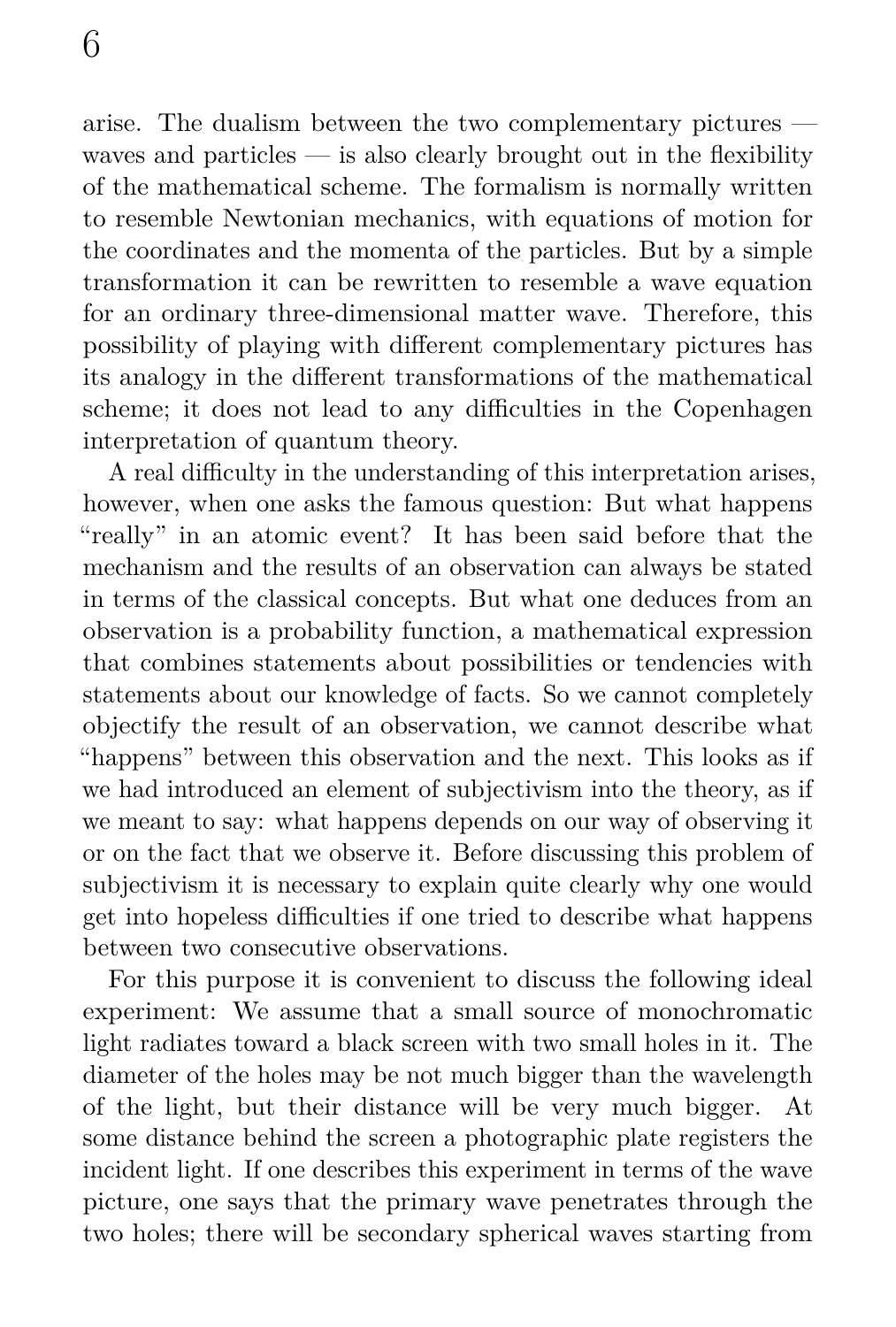the holes that interfere with one another, and the interference will produce a pattern of varying intensity on the photographic plate.

The blackening of the photographic plate is a quantum process, a chemical reaction produced by single light quanta. Therefore, it must also be possible to describe the experiment in terms of light quanta. If it would be permissible to say what happens to the single light quantum between its emission from the light source and its absorption in the photographic plate, one could argue as follows: The single light quantum can come through the first hole or through the second one. If it goes through the first hole and is scattered there, its probability for being absorbed at a certain point of the photographic plate cannot depend upon whether the second hole is closed or open. The probability distribution on the plate will be the same as if only the first hole was open. If the experiment is repeated many times and one takes together all cases in which the light quantum has gone through the first hole, the blackening of the plate due to these cases will correspond to this probability distribution. If one considers only those light quanta that go through the second hole, the blackening should correspond to a probability distribution derived from the assumption that only the second hole is open. The total blackening, therefore, should just be the sum of the blackenings in the two cases; in other words, there should be no interference pattern. But we know that this is not correct, and the experiment will show the interference pattern. Therefore, the statement that any light quantum must have gone either through the first or through the second hole is problematic and leads to contradictions. This example shows clearly that the concept of the probability function does not allow a description of what happens between two observations. Any attempt to find such a description would lead to contradictions; this must mean that the term "happens" is restricted to the observation.

Now, this is a very strange result, since it seems to indicate that the observation plays a decisive role in the event and that the reality varies, depending upon whether we observe it or not. To make this point clearer we have to analyze the process of observation more closely. To begin with, it is important to remember that in natural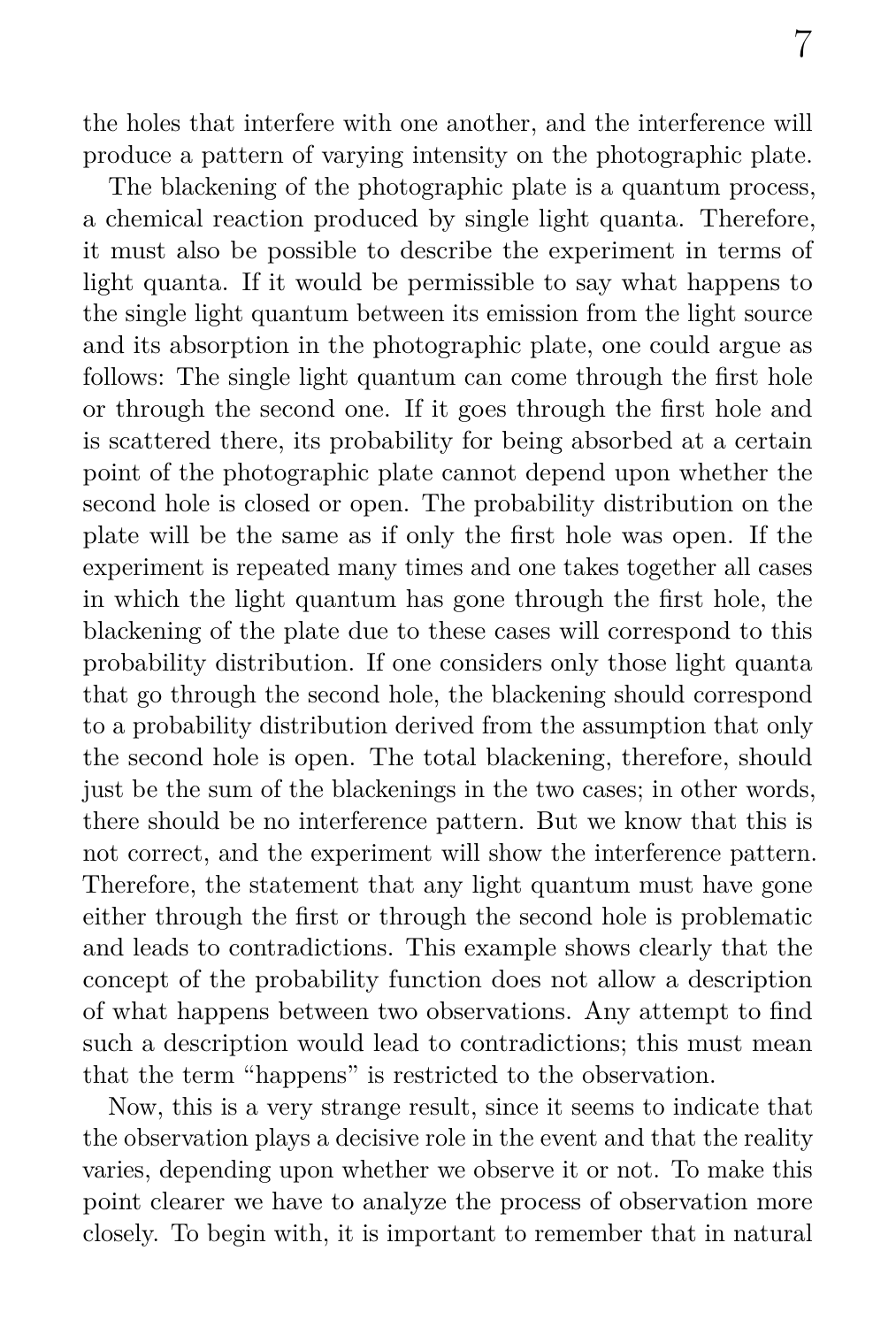science we are not interested in the universe as a whole, including ourselves, but we direct our attention to some part of the universe and make that the object of our studies. In atomic physics this part is usually a very small object, an atomic particle or a group of such particles, sometimes much larger  $-$  the size does not matter; but it is important that a large part of the universe, including ourselves, does not belong to the object.

Now, the theoretical interpretation of an experiment starts with the two steps that have been discussed. In the first step we have to describe the arrangement of the experiment, eventually combined with a first observation, in terms of classical physics and translate this description into a probability function. This probability function follows the laws of quantum theory, and its change in the course of time, which is continuous, can be calculated from the initial conditions; this is the second step. The probability function combines objective and subjective elements. It contains statements about possibilities or better tendencies ("potentia" in Aristotelian philosophy), and these statements are completely objective, they do not depend on any observer; and it contains statements about our knowledge of the system, which of course are subjective in so far as they may be different for different observers. In ideal cases the subjective element in the probability function may be practically negligible as compared with the objective one. The physicists then speak of a "pure case".

When we now come to the next observation, the result of which should be predicted from the theory, it is very important to realize that our object has to be in contact with the other part of the world, namely, the experimental arrangement, the measuring rod, etc., before or at least at the moment of observation. This means that the equation of motion for the probability function does now contain the influence of the interaction with the measuring device. This influence introduces a new element of uncertainty, since the measuring device is necessarily described in the terms of classical physics; such a description contains all the uncertainties concerning the microscopic structure of the device which we know from thermodynamics, and since the device is connected with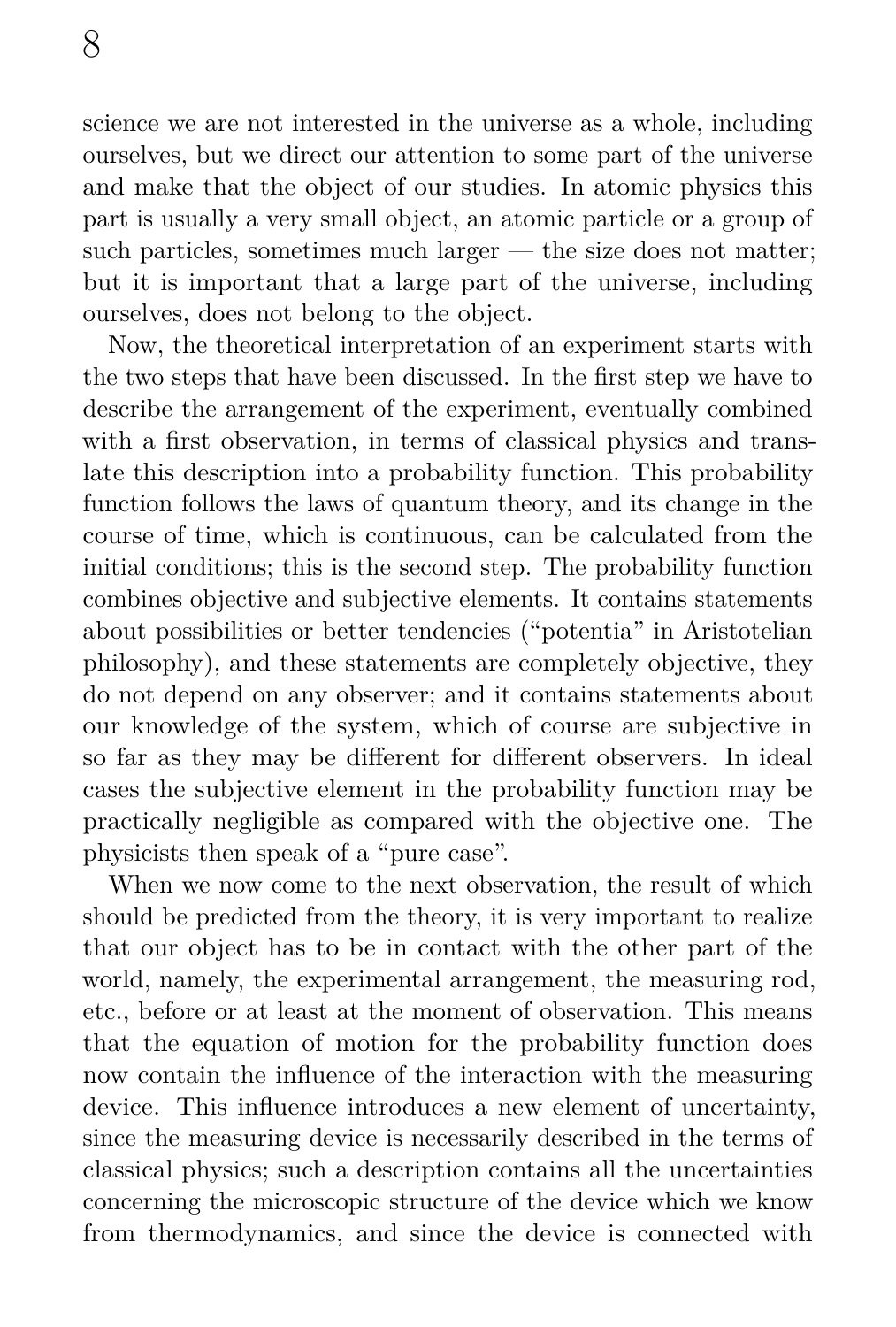the rest of the world, it contains in fact the uncertainties of the microscopic structure of the whole world. These uncertainties may be called objective in so far as they are simply a consequence of the description in the terms of classical physics and do not depend on any observer. They may be called subjective in so far as they refer to our incomplete knowledge of the world.

After this interaction has taken place, the probability function contains the objective element of tendency and the subjective element of incomplete knowledge, even if it has been a "pure case" before. It is for this reason that the result of the observation cannot generally be predicted with certainty; what can be predicted is the probability of a certain result of the observation, and this statement about the probability can be checked by repeating the experiment many times. The probability function does, unlike the common procedure in Newtonian mechanics, not describe a certain event but, at least during the process of observation, a whole ensemble of possible events. The observation itself changes the probability function discontinuously; it selects of all possible events the actual one that has taken place. Since through the observation our knowledge of the system has changed discontinuously, its mathematical representation also has undergone the discontinuous change and we speak of a "quantum jump". When the old adage "Natura non facit saltus" is used as a basis for criticism of quantum theory, we can reply that certainly our knowledge can change suddenly and that this fact justifies the use of the term "quantum jump".

Therefore, the transition from the "possible" to the "actual" takes place during the act of observation. If we want to describe what happens in an atomic event, we have to realize that the word "happens" can apply only to the observation, not to the state of affairs between two observations. It applies to the physical, not the psychical act of observation, and we may say that the transition from the "possible" to the "actual" takes place as soon as the interaction of the object with the measuring device, and thereby with the rest of the world, has come into play; it is not connected with the act of registration of the result by the mind of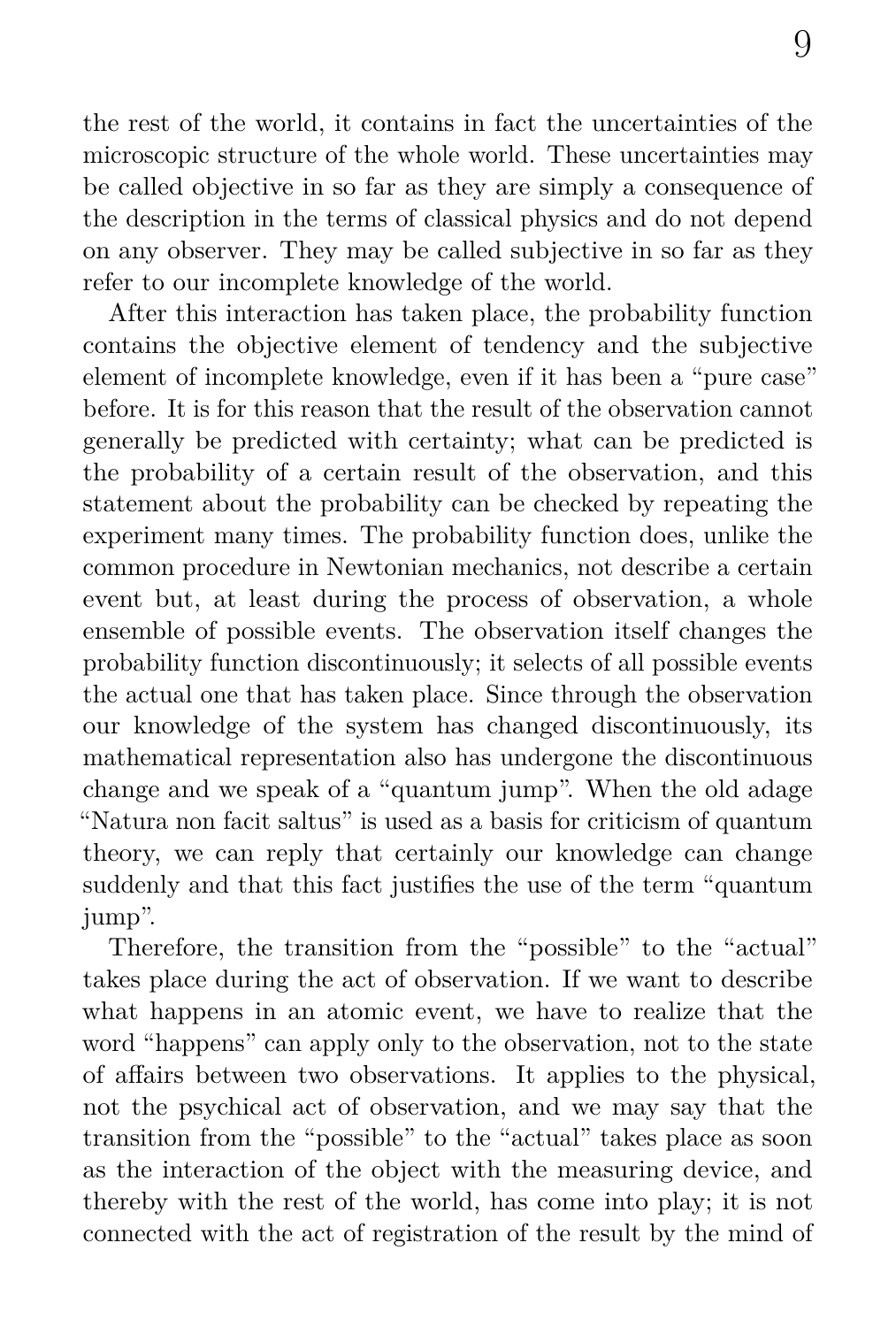the observer. The discontinuous change in the probability function, however, takes place with the act of registration, because it is the discontinuous change of our knowledge in the instant of registration that has its image in the discontinuous change of the probability function.

To what extent, then, have we finally come to an objective description of the world, especially of the atomic world? In classical physics science started from the belief — or should one say from the illusion? — that we could describe the world or at least parts of the world without any reference to ourselves. This is actually possible to a large extent. We know that the city of London exists whether we see it or not. It may be said that classical physics is just that idealization in which we can speak about parts of the world without any reference to ourselves. Its success has led to the general ideal of an objective description of the world. Objectivity has become the first criterion for the value of any scientific result. Does the Copenhagen interpretation of quantum theory still comply with this ideal? One may perhaps say that quantum theory corresponds to this ideal as far as possible. Certainly quantum theory does not contain genuine subjective features, it does not introduce the mind of the physicist as a part of the atomic event. But it starts from the division of the world into the "object" and the rest of the world, and from the fact that at least for the rest of the world we use the classical concepts in our description. This division is arbitrary, and historically a direct consequence of our scientific method; the use of the classical concepts is finally a consequence of the general human way of thinking. But this is already a reference to ourselves and in so far our description is not completely objective.

It has been stated in the beginning, that the Copenhagen interpretation of quantum theory starts with a paradox. It starts from the fact that we describe our experiments in the terms of classical physics and at the same time from the knowledge that these concepts do not fit nature accurately. The tension between these two starting points is the root of the statistical character of quantum theory. Therefore, it has sometimes been suggested that one should depart from the classical concepts altogether and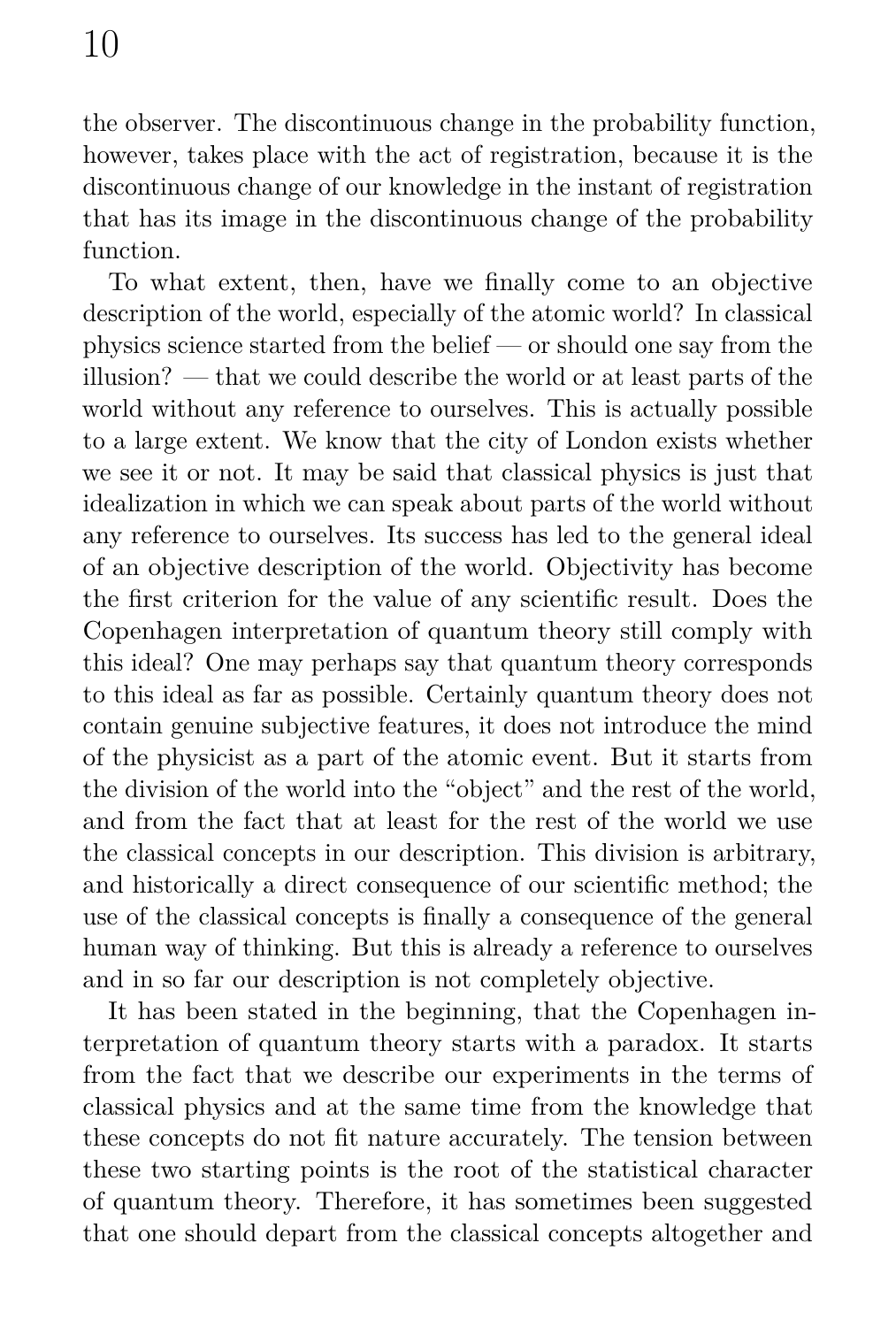that a radical change in the concepts used for describing the experiments might possibly lead back to a non-statistical, completely objective description of nature. This suggestion, however, rests upon a misunderstanding. The concepts of classical physics are just a refinement of the concepts of daily life and are an essential part of the language which forms the basis of all natural science. Our actual situation in science is such that we do use the classical concepts for the description of the experiments, and it was the problem of quantum theory to find theoretical interpretation of the experiments on this basis. There is no use in discussing what could be done if we were other beings than we are. At this point we have to realize, as von Weizsäcker has put it, that "Nature is earlier than man, but man is earlier than natural science". The first part of the sentence justifies classical physics, with its ideal of complete objectivity. The second part tells us why we cannot escape the paradox of quantum theory, namely, the necessity of using the classical concepts.

We have to add some comments on the actual procedure in the quantum-theoretical interpretation of atomic events. It has been said that we always start with a division of the world into an object, which we are going to study, and the rest of the world, and that this division is to some extent arbitrary. It should indeed not make any difference in the final result if we, for example, add some part of the measuring device or the whole device to the object and apply the laws of quantum theory to this more complicated object. It can be shown that such an alteration of the theoretical treatment would not alter the predictions concerning a given experiment. This follows mathematically from the fact that the laws of quantum theory for the phenomena, in which Planck's constant can be considered as a very small quantity, are approximately identical with the classical laws. But it would be a mistake to believe that this application of the quantum-theoretical laws to the measuring device could help to avoid the fundamental paradox of quantum theory. The measuring device deserves this name only if it is in close contact with the rest of the world, if there is an interaction between the device and the observer. Therefore, the uncertainty